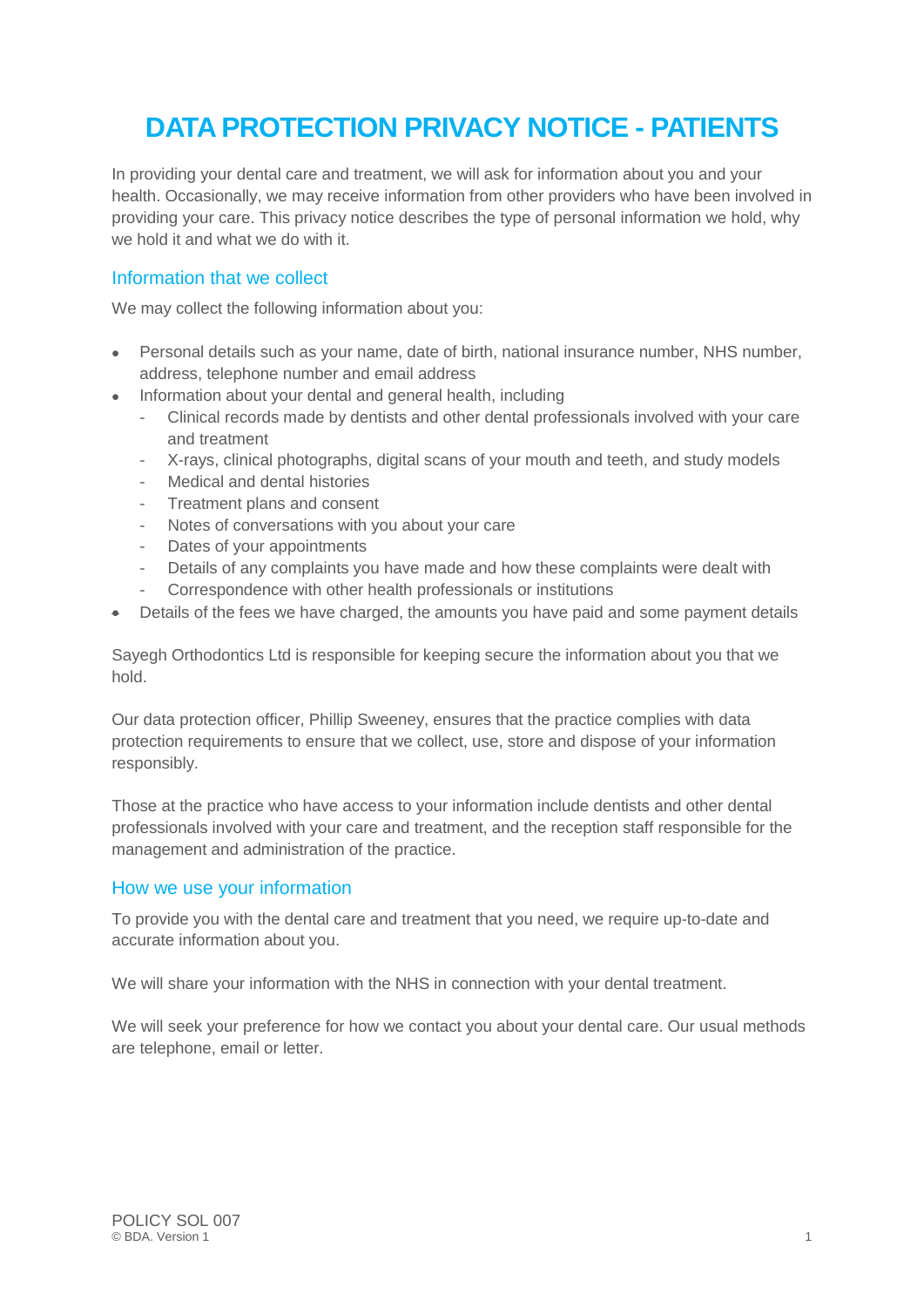## Sharing information

Your information is normally used only by those working at the practice but there may be instances where we need to share it – for example, with:

- Your doctor
- The hospital or community dental services or other health professionals caring for you
- NHS payment authorities
- The Department for Work and Pensions and its agencies, where you are claiming exemption or remission from NHS charges
- Private dental schemes of which you are a member.

We will only disclose your information on a need-to-know basis and will limit any information that we share to the minimum necessary.

In certain circumstances or if required by law, we may need to disclose your information to a third party not connected with your health care, including HMRC or other law enforcement or government agencies.

## Keeping your information safe

We store your personal information securely on our practice computer system. Your information cannot be accessed by those who do not work at the practice; only those working at the practice have access to your information. They understand their legal responsibility to maintain confidentiality and follow practice procedures to ensure this.

We take precautions to ensure security of the practice premises, the practice filing systems and computers

We use high-quality specialist dental software to record and use your personal information safely and effectively. Our computer system has a secure audit trail and we back-up information routinely.

We use cloud computing facilities for storing some of your information. The practice has a rigorous agreement with our provider to ensure that we meet the obligations described in this policy and that we keep your information securely.

We keep your records for 10 years after the date of your last visit to the Practice or until you reach the age of 25 years, whichever is the longer.

### Access to your information and other rights

You have a right to access the information that we hold about you and to receive a copy. You should submit your request to the practice in writing or by email. We do not usually charge you for copies of your information; if we pass on a charge, we will explain the reasons.

You can also request us to

• Correct any information that you believe is inaccurate or incomplete. If we have disclosed that information to a third party, we will let them know about the change